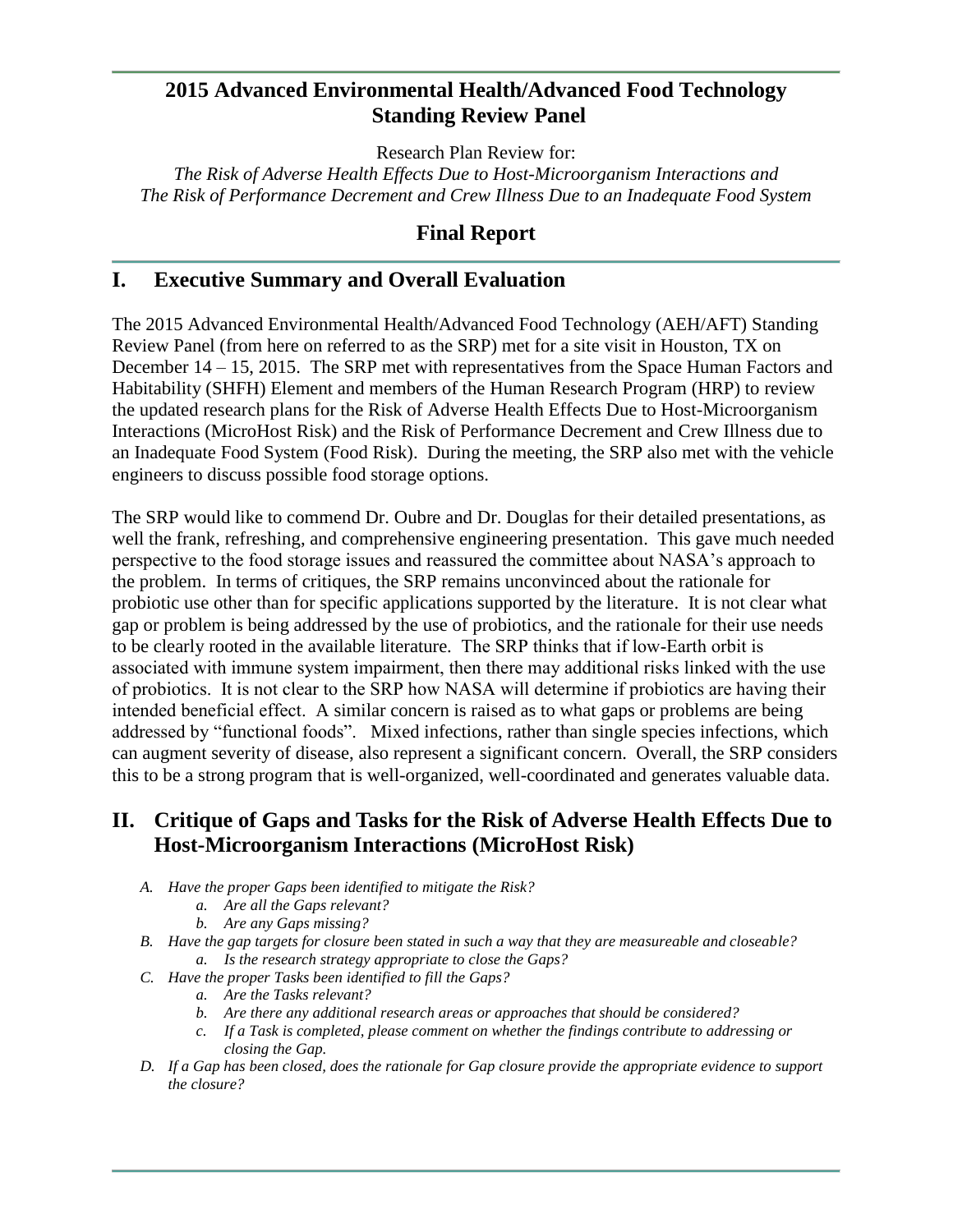# **Gaps and Tasks:**

- The SRP finds that all of the Gaps are relevant.
- The SRP finds that the gap targets for closure are measurable and closeable.
- The Gaps appear to be heavy on measurements, and in the end, the meaning of these measurements may not be easily understood. The SRP encourages the MicroHost group to re-examine what matters and what can be measured, so that the group can interpret the data.
- The SRP finds that there is significant overlap between Gaps MICRO-02, MICRO-03, and MICRO-04.
- The SRP has identified the following missing Gaps:
	- o There has been continued progress made in understanding that the virulence of some pathogens is increased under simulated microgravity environments and when studied in the International Space Station (ISS). Some of these findings were confirmed in a mouse model of infection. These data support the findings of other investigators and provide proof-of-concept in the context of the individual pathogen strains that have been studied. However, there is an emerging question as to whether and how these findings relate to the real-world setting where these pathogens encounter complex microbiota and other human ecological and environmental conditions. Thus the SRP suggests that a focus should be on conditions that more closely mimic the complex ecosystem conditions found in healthy humans, and on mixed infections and infections in the presence of complex microbiota (concept of polymicrobial infections). Studies have shown that there are both agonistic and antagonistic effects of microbes during infection, and their cross-talk dictate the outcome of an infection. This should be added to the research portfolio as a Gap.
	- o The functionality of host immune cells in terms of modulating bacterial clearance is another area which represents a Gap.

### **MICRO-01: We need to determine the efficacy of current countermeasures and the need for countermeasure development based on changes in microbial populations and characteristics. (Formerly AEH 10)**

- The SRP finds that this Gap is relevant.
- The SRP finds that there is over-emphasis on probiotics and encourage the MicroHost team to conduct a balanced search of the literature in this area to justify the emphasis on probiotics.

### *Tasks:*

- Probiotics in Space Workshop Planned Task
- Probiotic Development and Testing Planned Task
- Probiotic Flight Validation Planned Task
- Delivery of Probiotics in the Space Food System Completed Task
- Microbial Control Methods Planned Task
- Efficacy of Antimicrobials on Bacteria Cultured in a Spaceflight Analog Completed Task
- SWAB E-049 A Comprehensive Characterization of Microorganisms and Allergens in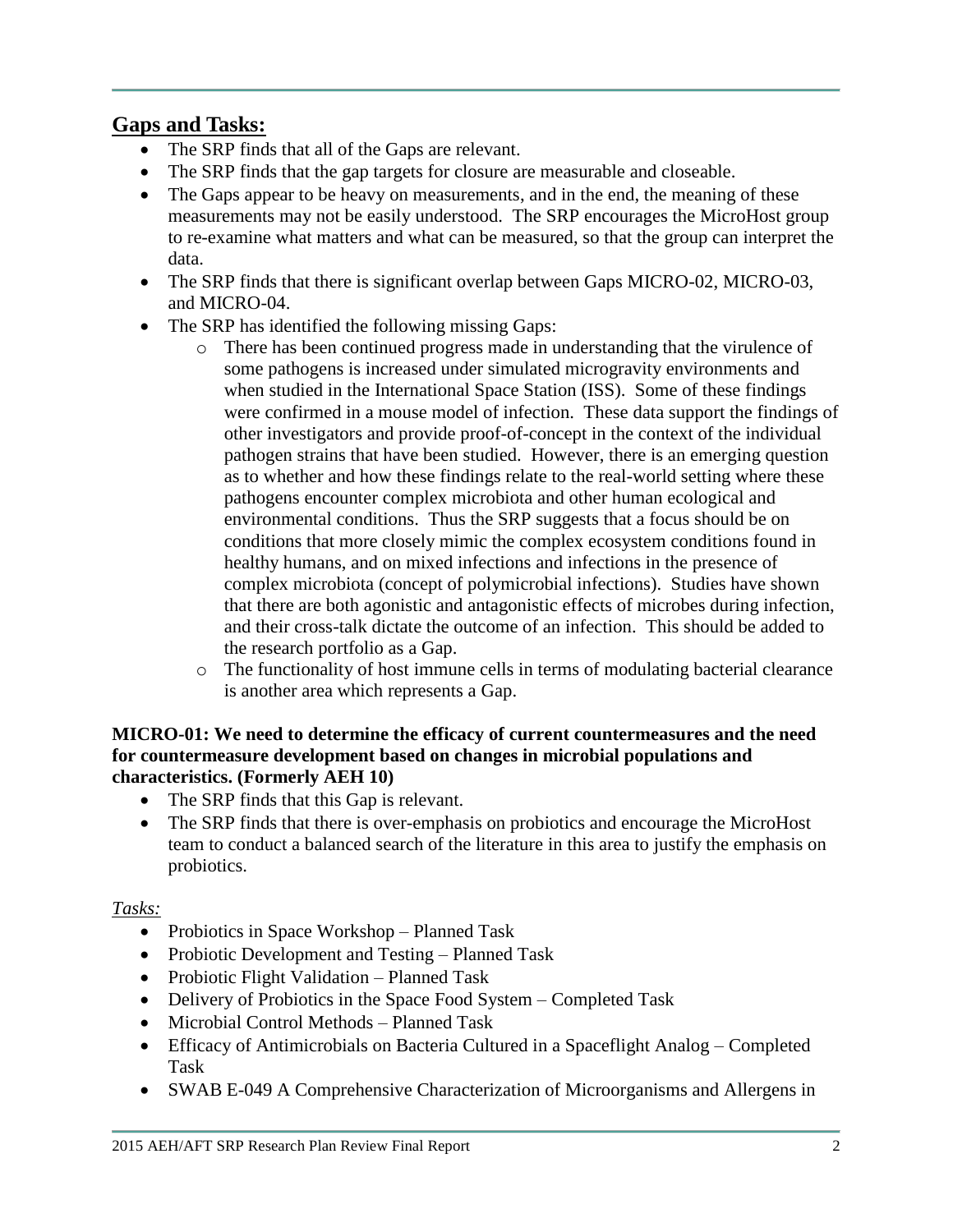Spacecraft Environment – Completed Task

- Development of Spaceflight Foods with High Microbial Concentrations Completed Task
- Microbial Risk Assessment and Integration Completed Task
- Effect of low shear modeled microgravity (LSMMG) on the probiotic *Lactobacillus acidophilus* ATCC 4356 – PI: Grace Douglas, Ph.D., NASA Johnson Space Center

### **MICRO-02: We need to determine if spaceflight induces changes in diversity, concentration, and/or characteristics of medically significant microorganisms associated with the crew and environment aboard the International Space Station that could affect crew health. (Formerly AEH 12)**

- The SRP finds that this Gap is relevant.
- The SRP finds that it is important to know if immune function is related to time spent in microgravity, specifically with respect to long duration missions (longer than those spent on the ISS.
- It is important to measure host immune and other clinical and physiological parameters in a deliberate and standardized fashion, so that assessments of microbiota composition can be effectively interpreted. It is likely that changes will be discovered in microbiota composition of the crew during and/or after space missions; however, if there are insufficient clinical and physiological data, the relevance of these changes will be unclear.
- Be sure not to ignore radiation-induced changes in immune function due to mutations. It is not clear to the SRP that the radiation literature has been fully accessed.

# *Tasks:*

- Quantitative Risk Assessment Study for Surface Risk Completed Task
- HHC, NASA Flight Experiment Research Contributing to Microbial Risk Modeling Completed Task
- Microbial Flora Changes and Impact to Crew Health in Space Workshop Planned Task
- Microbiome Ground Study Planned Task
- Microbiome Flight Validation Planned Task
- Development of Spaceflight Foods with High Microbial Concentrations Completed Task
- Study of the impact of long-term space travel on the astronaut's microbiome PI: Herman Lorenzi, Ph.D., J Craig Venter Institute
- SWAB E-049 A Comprehensive Characterization of Microorganisms and Allergens in Spacecraft Environment – Completed Task
- Free Water Events on Mir and ISS Completed Task
- Data Mining Completed Task
- Comprehensive Quantitative Risk Assessment Study for Surface Risk Planned Task

# **MICRO-03: We need to determine which medically significant microorganisms display changes in the dose-response profiles in response to the spaceflight environment that could affect crew health. (Formerly AEH 13)**

• The SRP finds that this Gap is relevant.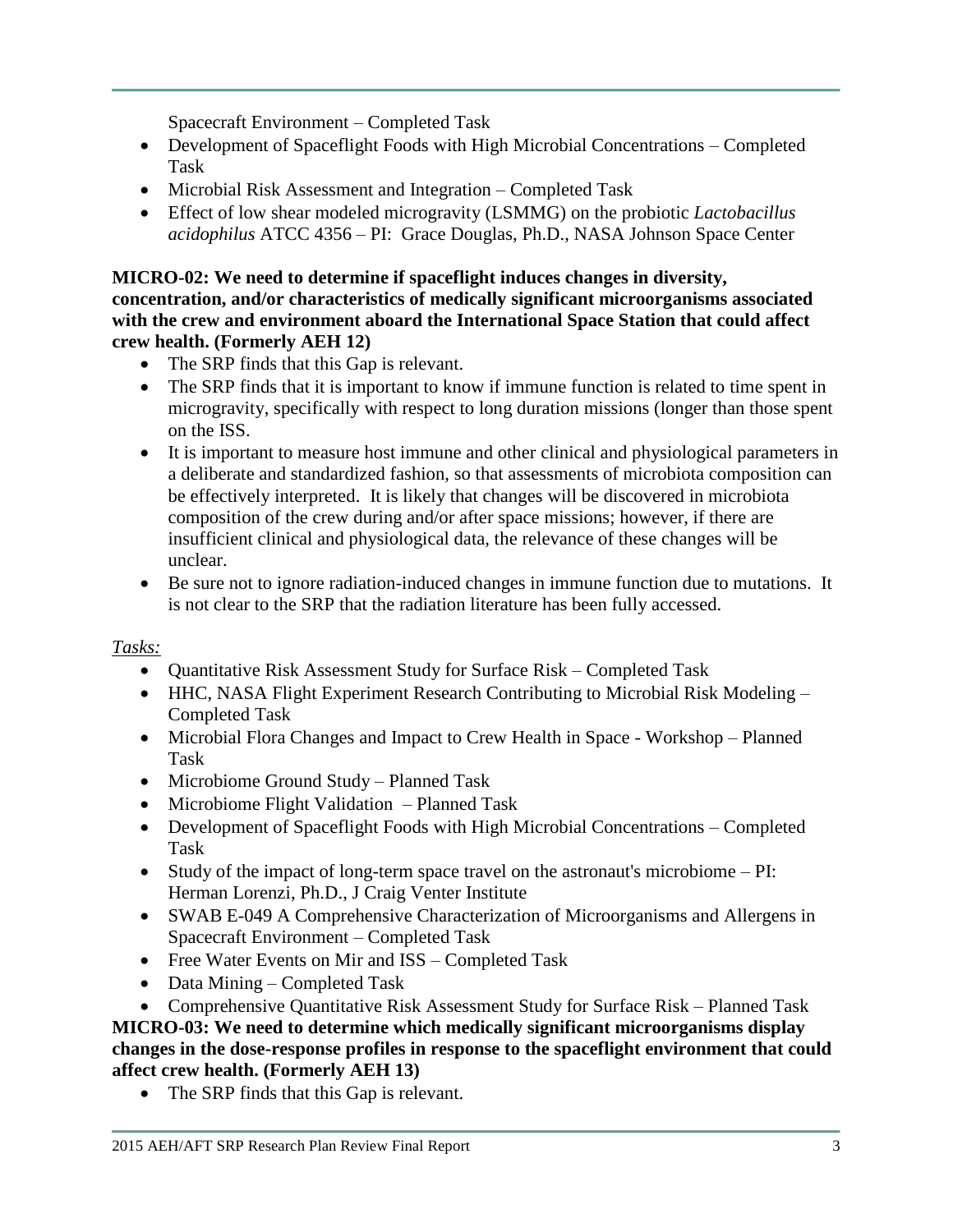- The SRP recommends monitoring astronauts for carrier status of potential pathogens (e.g., Methicillin-resistant Staphylococcus aureus (MRSA), Methicillin Sensitive Staphylococcus aureus (MSSA), other staph, streptococci, *Neisseria meningitides*, candida, and herpesviruses, such as herpes simplex virus (HSV), cytomegalovirus (CMV), and Epstein-Barr virus (EBV)); and vaccinate as appropriate (zoster and pneumococcus).
- It is crucial to optimize data collection during quarantine. Astronauts should have their microbiota characterized and monitored (nasopharynx, saliva, skin, stool, and vagina) prior to, and during quarantine. Similar microbiome measurements studies should be continued during spaceflight and after return so that comparative analysis could be performed.
- In addition, microbial (microbiota-wide) and host gene expression should be assessed to determine how transcriptomes change during space exploration. Consideration should be given to the isolation in culture of reactivated herpesviruses and pathogens whose relative abundances increase significantly.
	- o If possible, other non-coding small RNAs that modulate bacterial virulence should be studied in context of mixed infections.

# *Tasks:*

- Evaluating the Spaceflight Infectious Disease Risk Potential of Pathogenic and Commensal microorganisms using Caenorhabditis elegans as a Human Surrogate Model for Infection – Completed Task
- Diversity of Microorganisms Impacted by Spaceflight Culture Planned Task
- Flight Validation of Diversity of Microorganisms Impacted by Spaceflight Culture
- Alterations in Host Microbe Interactions Workshop Planned Task
- The impact of modeled microgravity and prior radiation exposure on cytomegalovirus reactivation and host immune evasion – PI: Richard Simpson, Ph.D., NASA Johnson Space Center

**MICRO-04: We need to determine how physical stimuli specific to the spaceflight environment, such as microgravity, induce unique changes in the dose-response profiles of expected medically significant microorganisms. (Formerly AEH 14)**

• The SRP finds that this Gap is relevant.

# *Task:*

- Microbial Characteristic Workshop Completed Task
- Evaluation of Host-Pathogen Interactions During Exposure to Microgravity Analogues -- ASU Grant – Completed Task
- Validation of Procedures for Monitoring Crewmember Immune Function (Integrated Immune - SMO 015/SDBI 1900) – Completed Task
- High Dimensional Biology to Understand the Functional Response of *Salmonella* to Long-Term Multigenerational Growth in the Chronic Stress of Microgravity – PI: Cheryl Nickerson, Ph.D., Arizona State University
- Alterations in Host Microbe Interactions Workshop Planned Task
- Flight Validation of Virulence Mechanisms Planned Task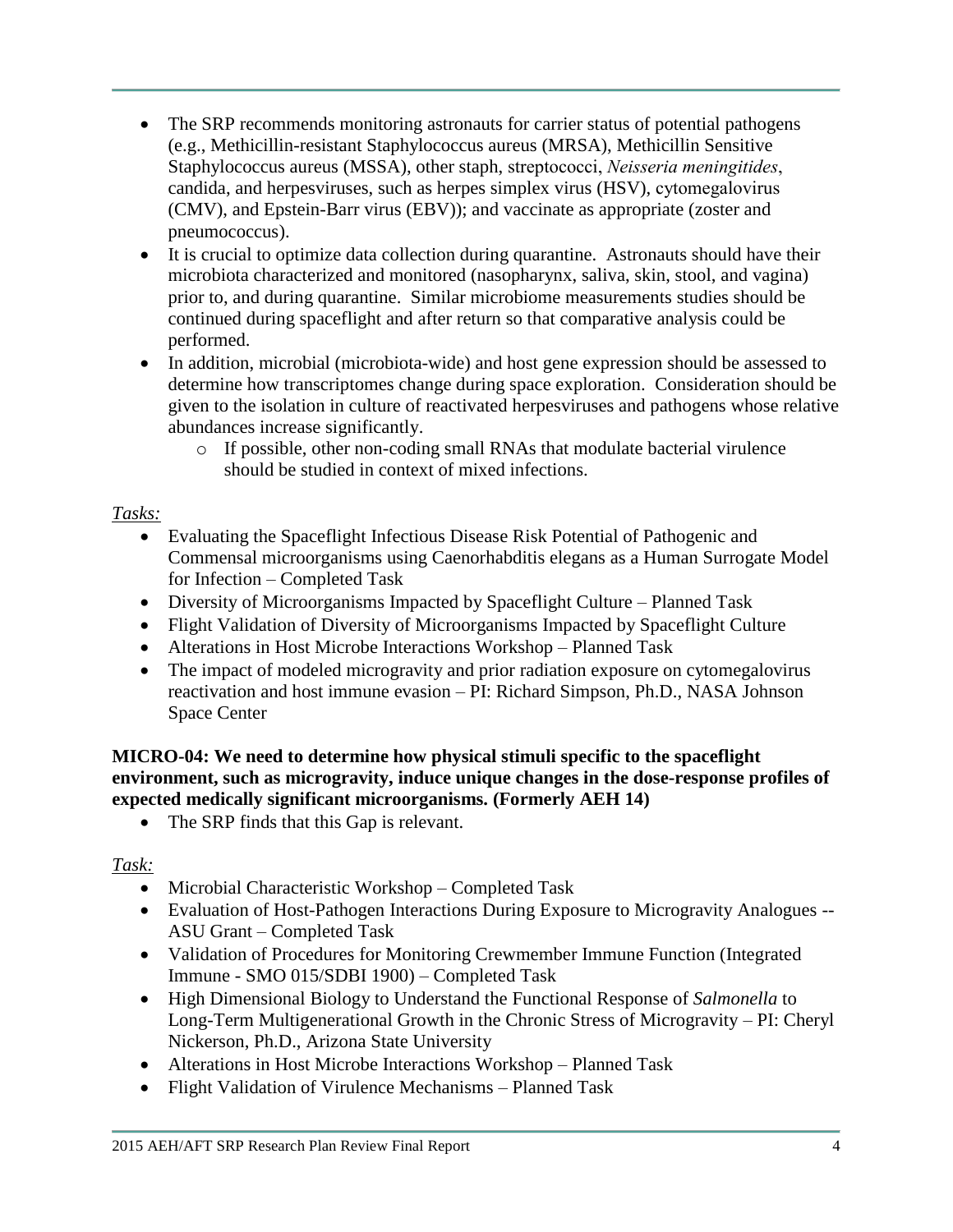- CM Testing to Mitigate Virulence Changes Planned Task
- Combined Effects of Microgravity Analogue Culture and Incremental Oxygen Levels on Bacterial Pathogen Adaptive Responses – PI: Cheryl Nickerson, Ph.D., Arizona State University
- Host-Microbe Host-Microbe Virulence Mechanisms Planned Task

### **MICRO-05: Current microbial standards identifying microbial risk limits need to be updated and microbial requirements need to be developed to include new technologies and future mission scenarios. (Formerly AEH 15)**

- The SRP finds that this Gap is relevant.
- The SRP finds that if it is not already being done, ground-based astronauts should be monitored for disease. Future and planned research should be based on what is already known.
- The SRP suggests that airborne fungal population assessments should be addressed using spore trapping, as well as by culture. The SRP has recommended this previously. Hypersensitivity disease (especially hypersensitivity pneumonitis) does not depend on viability. If there is active growth of fungi within the spacecraft, then airborne spore concentrations could become very high and settling would not occur. Other risk factors for this disease are unknown.

### *Tasks:*

- 2 x 2015 Molecular Microbial Monitoring Hardware Demonstrations PI: TBD
- Next Generation Microbiology Requirements Completed Task
- Next Generation Microbial Requirements I Workshop Planned Task
- Next Generation Microbial Requirements II Workshop Planned Task
- Free Water Events on Mir and ISS Completed Task

# **III. Critique of Gaps and Tasks for the Risk of Performance Decrement and Crew Illness Due to an Inadequate Food System Risk of Inadequate Design of Human and Automation/Robotic Integration (Food Risk)**

- *A. Have the proper Gaps been identified to mitigate the Risk?*
	- *a. Are all the Gaps relevant?*
	- *b. Are any Gaps missing?*
- *B. Have the gap targets for closure been stated in such a way that they are measureable and closeable? a. Is the research strategy appropriate to close the Gaps?*
- *C. Have the proper Tasks been identified to fill the Gaps?*
	- *a. Are the Tasks relevant?*
	- *b. Are there any additional research areas or approaches that should be considered?*
	- *c. If a Task is completed, please comment on whether the findings contribute to addressing or closing the Gap.*
- *D. If a Gap has been closed, does the rationale for Gap closure provide the appropriate evidence to support the closure?*

# **Gaps and Tasks:**

Overall, the SRP finds that the Gaps and tasks for this Risk are relevant and appropriate.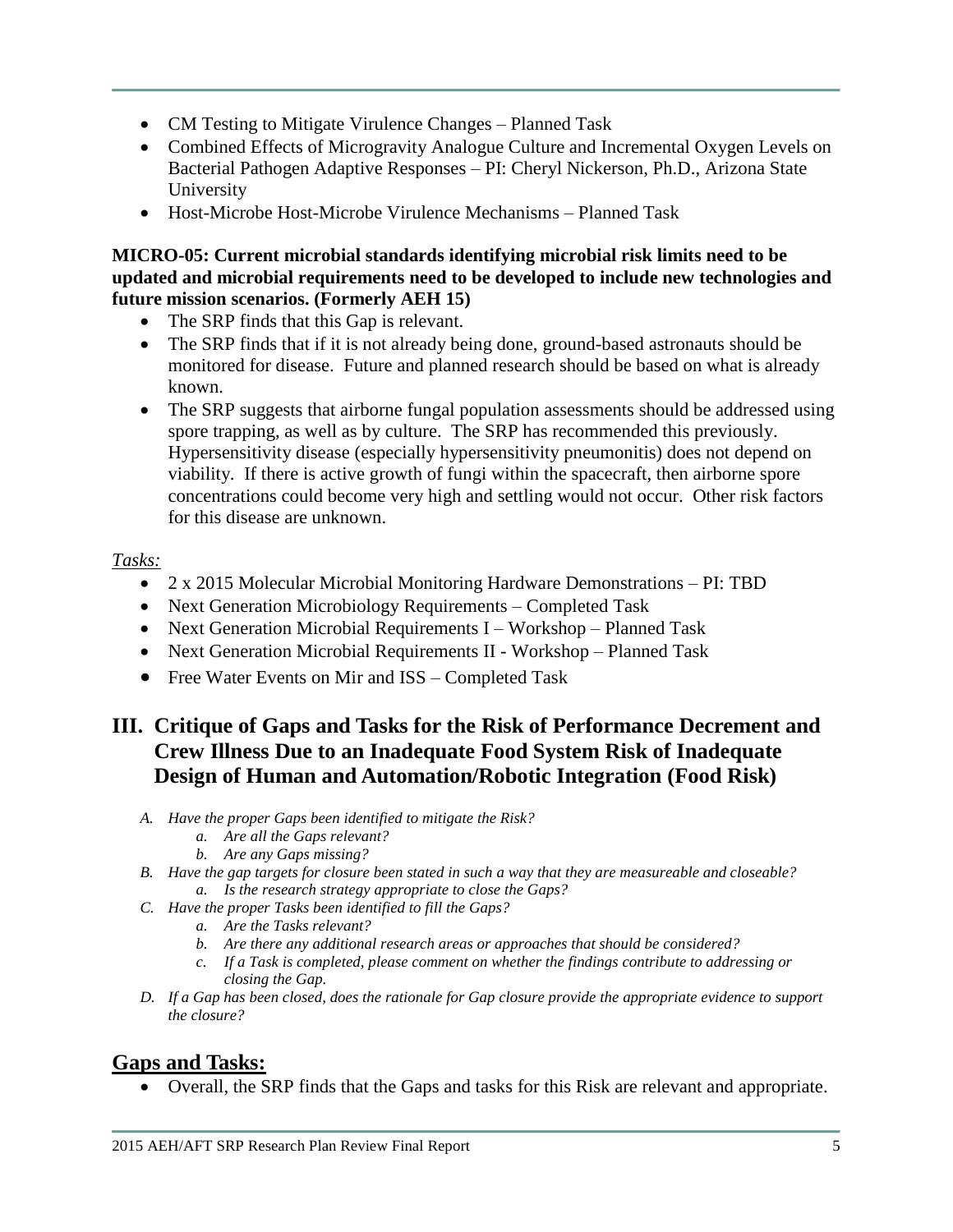**Food-01: We need to determine how processing and storage affect the nutritional content of the food system. (Previous Title: AFT1 - How can the food system deliver the required level of nutrition throughout the mission?)**

- The SRP finds that this Gap is relevant.
- The SRP compliments the Food researchers for progress on this Gap as indicated by the literature reviews, research completed, and overall progress.
- The outcomes have defined the time limitations in delivery of key nutrients needed to meet needs of the crew during long-term space travel. These challenges have been evaluated against the limits of mass and volume for space travel. The nutritional stability has been evaluated by considering product formulations, alternative processes, packaging, environmental exposure and the potential for food products grown in space.

### *Tasks:*

- Bioavailability of Nutrients in Food Completed Task
- Effects of Processing and Subsequent Storage on Nutrition PI: Maya Cooper, NASA Johnson Space Center
- Literature review of factors affecting food and nutrient stability Completed Task
- Nutrient kinetic and degradation integrated analysis of all Gap1 Activities Planned Task
- Vitamins B1 and K Degradation in Spaceflight Foods: Establishment of Prediction Models and Prevention Strategies – PI: Hang Xiao, Ph.D., University of Massachusetts, Amherst
	- o This task should provide important models for prediction of stability of these key nutrients in various food matrices associated with space foods. Potential for expansion of this approach is clear for planned task.
- Understanding Kinetics of Nutrient Degradation in Foods-2 Planned Task
- Effect of Space Radiation on the Nutrition and Quality of the Food Completed Task
- Stability of Pharmacotherapeutics and Nutrition Compounds Nutrition Completed Task
- Integrated Nutrition: Development and Provision of Functional Foods to Mitigate Bone Loss on ISS Missions – PI: Scott Smith, Ph.D., NASA Johnson Space Center

### **Food-02: We need to determine how the sensory and psychosocial acceptability of the food system changes due to microgravity, processing, storage, choice, and eating environment. (Previous title: AFT3 - How can the acceptability of the food system be maintained throughout the mission?)**

- The SRP finds that this Gap is relevant.
- Response to this Gap has been pursued by the funding of two external tasks. Although the research for one of the tasks has been completed (J. Hunter), it is important to acquire the results and the recommendations identified in this Gap. It will be difficult to move forward on this Gap without information from this report. The second task (Z. Vickers) has been delayed, and may be modified to provide information for this Gap. The highest quality, variety and acceptability of foods (appearance, texture, flavors) that compare to crew members' familiar foods should continue to be a goal of the research.
- The SRP encourages the food researchers to consider partnerships with research institutes in an effort to leverage research outcomes from the broader scientific community. In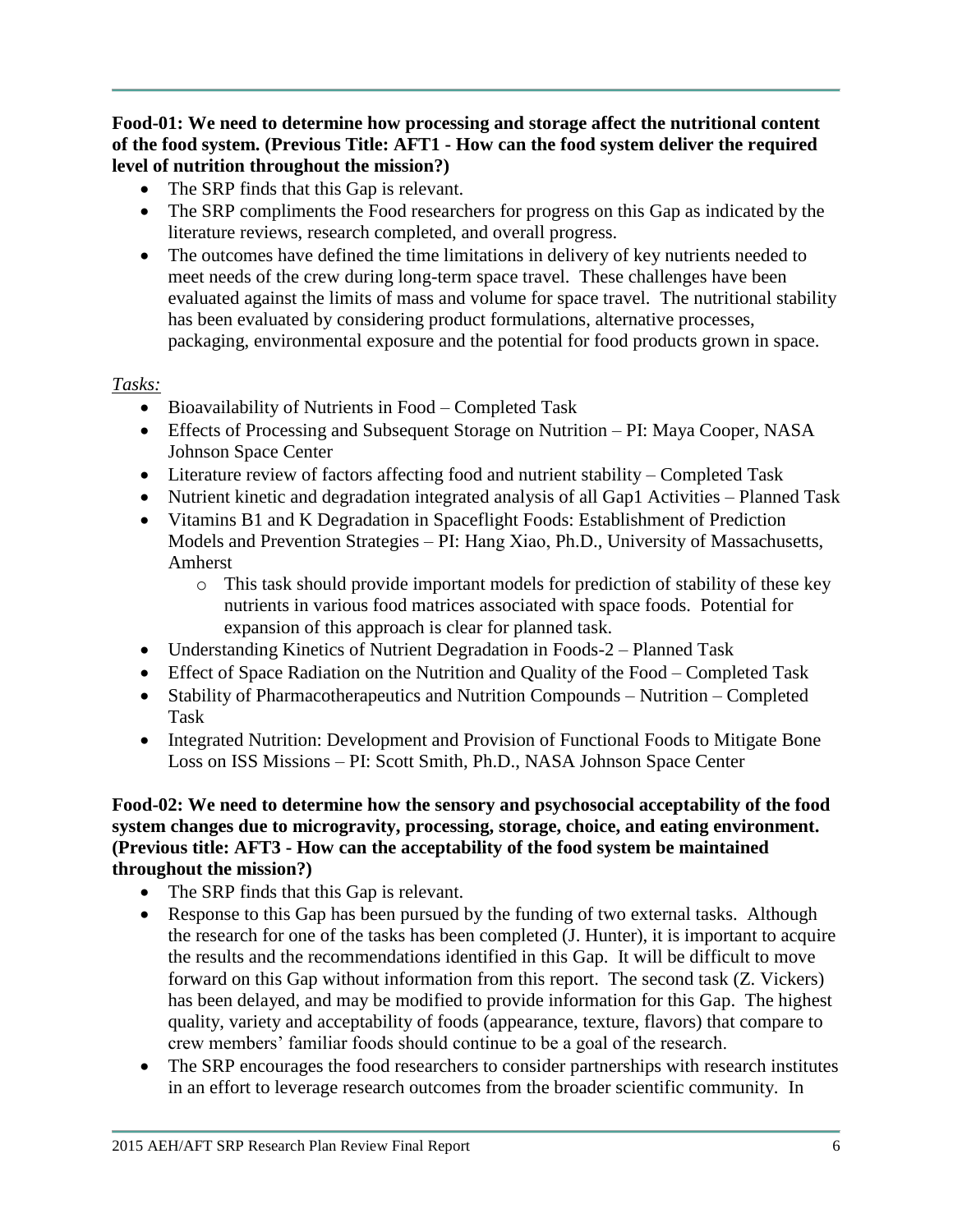addition, these collaborations would provide opportunities for input on existing NASA Research Announcements (NRAs) with focus on areas of broad interest, including dietmicrobiome and immunity in the context of designing foods with high acceptability. This approach could be cost effective and provide deeper levels of scientific inquiry. Most important, the approach would access researchers with expertise that might not respond to a NASA NRA.

### *Tasks:*

- Contribution of factors affecting food acceptability and satiety in spaceflight Planned Task
- Effects of Retronasal Smelling, Variety, and Choice on Appetite and Satiety PI: Jean Hunter, Ph.D., Cornell University
- Factors Contributing to Food Acceptability and Consumption, Mood, and Stress on Long-term Space Missions – PI: Zata Vickers, Ph.D., University of Minnesota
- Integrated Bioregen Acceptability Planned Task

**Food-03: We need to identify the methods, technologies, and requirements that will deliver a food system that provides adequate safety, nutrition, and acceptability for proposed longduration Design Reference Mission operations. (Previous title: AFT4-What technologies can be developed that will efficiently balance appropriate vehicle resources such as mass, volume, and crew time during exploration missions with the safety, nutrition, and acceptability requirements?)**

- The SRP finds that this Gap is relevant.
- The SRP recommends that the food researchers place a renewed emphasis on achieving the highest possible food quality and acceptability, after assuring that food safety goals have been met. This emphasis would be consistent with meeting the nutritional and acceptability needs for the long duration space travel.
- In order to pursue this direction, the SRP has proposed the following recommendations:
	- o The development of a variety of foods beyond shelf-stable foods preserved by traditional retort processing. Alternative processes, such as microwave-assistedthermal-sterilization (MATS) and pressure-assisted-thermal-sterilization (PATS) need to be pursued to demonstrate anticipated quality improvements.
	- o Pasteurization or hot-fill of acid and acidified foods should be demonstrated as an alternative to retort processes. These products should require relatively mild pasteurization or hot-fill thermal processes, and quality advantages should be significant.
	- o Packaging should not become a limitation to achievement of improvements in product quality. Alternative packaging materials are available to overcome the impacts of the process on packaging. Packaging materials with sufficiently low glass transition temperatures (TG's) will tolerate temperatures in space, and should be evaluated. Polymers including polyethylenes, nylons, and nanopolymers will retain flexibility and properties over a range of temperatures.
	- o Packaging options for "master packs" should be considered and use secondary packaging with high barrier films. Then, the MATS process can be used with materials that are non-metalized for primary packaging.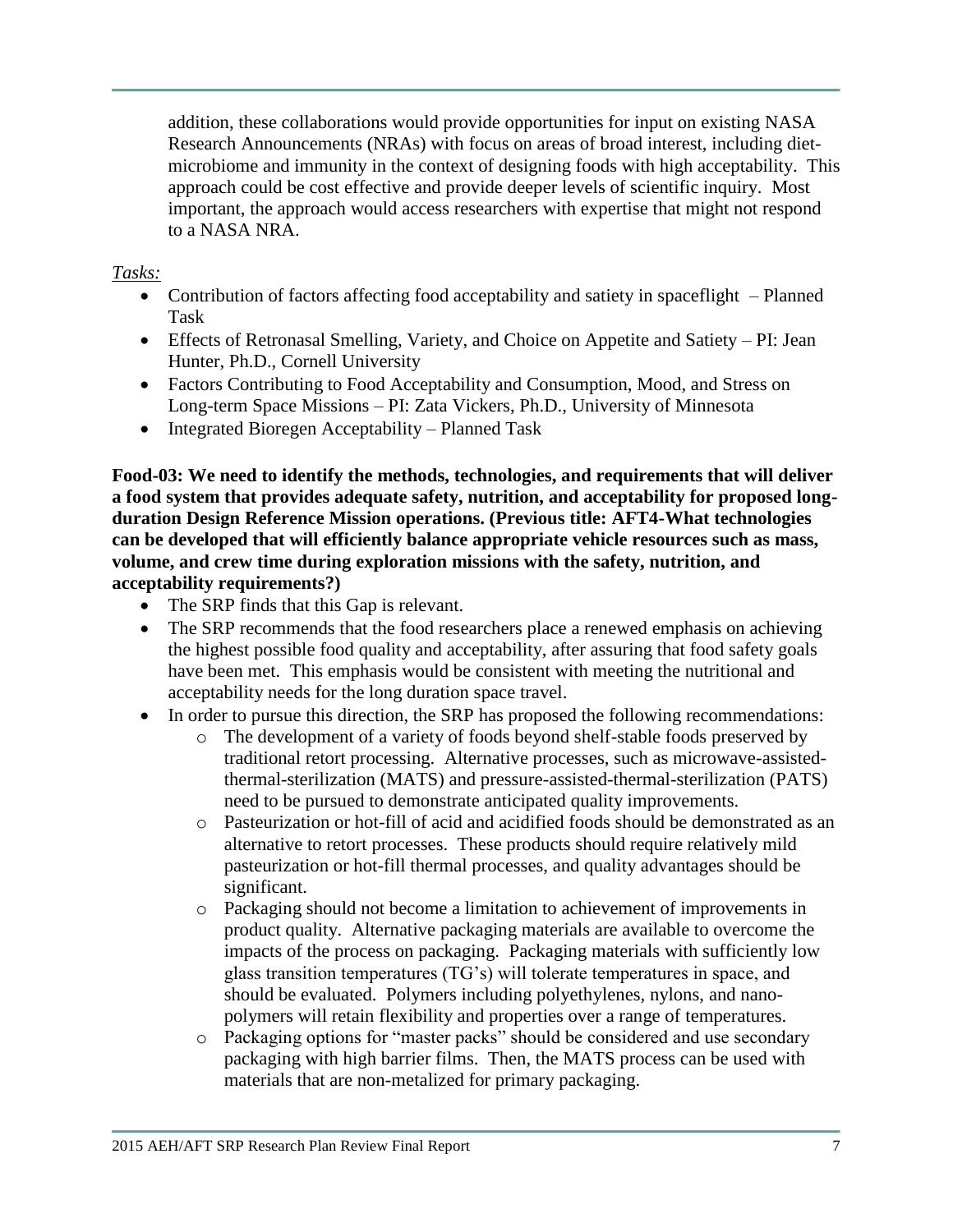- o Dehydrated products, such as beverages, dried soups and snacks, should be considered in an effort to provide a broader variety of foods. These types of products assist in reducing mass and volume, and are shelf-stable. Dry products can be bulk packaged and reconstituted and used by several crew members within a given day.
- o Fermentable foods, such as yogurt or smoothies made with yogurt and fruit, contribute to the diversity and variety of foods available to crew members, and could be taken aboard as dehydrated products. These products are an important contribution to the gap on acceptability and could be appropriate vehicles for probiotic and/or prebiotic strategies to promote optimal health of crew.
- o Current efforts with functional foods should continue to be aligned to provide broader impact on preventive health targets or promotion of health. Consideration should be given to formulating products with optimal levels of bioactive compounds when such a level can be defined by existing science. Current literature suggests opportunities to mitigate risk of cataracts, bone loss, neurocognitive and cardio-metabolic health.
- o Opportunities to leverage phytochemically-dense food materials should be pursued and can be expanded to include tea and coffees for polyphenolics. Snacks such as fruit leathers are lightweight and may contain phytochemicallydense materials, and provide a variety of textures. (Note that the opportunity to leverage unique fruits such as "autumn olive berries" make excellent fruit leathers with high lycopene content).
- o A long-term assessment of functional foods to evaluate the preventative benefits for eyes, brain function, bone, and cardio health is recommended. These assessments should include the potential for interactions among ingredients and the impacts on product stability, bioavailability, and bioactive components.
- The SRP recommends continued exploration of partnerships with other agencies in an effort to build basic scientific knowledge to respond to Food Gaps in food, nutrition and health. One key area for collaborative exploration would be on the microbiota-dietenvironment. Research at the National Institutes of Health (NIH) may be useful in developing insights into targets for translation to food-based systems for modifying the microbiome for positive health outcomes. This approach could help develop outside expert panels to inform on key relevant issues and consult on translation science. A literature review to identify research of interest to NASA would assist in establishing.

# *Tasks:*

- Advanced Cookware and Techniques for Food Preparation at Reduced Pressure and Gravity – Completed Task
- KSC Pick & Eat Expansion Planned Task
- DoD Collaboration PI: Grace Douglas, Ph.D., NASA Johnson Space Center
- Dwarf Fruit Production Study PI: Gary Stutte, Ph.D., NASA Kennedy Space Center
- Effect of low shear modeled microgravity (LSMMG) on the probiotic Lactobacillus acidophilus ATCC 4356 – PI: Grae Douglas, Ph.D., NASA Johnson Space Center
- Food Fortification Stability Study PI: Takiyah Sirmons, Ph.D., NASA Johnson Space **Center**
- Prepackaged Food System Database Planned Task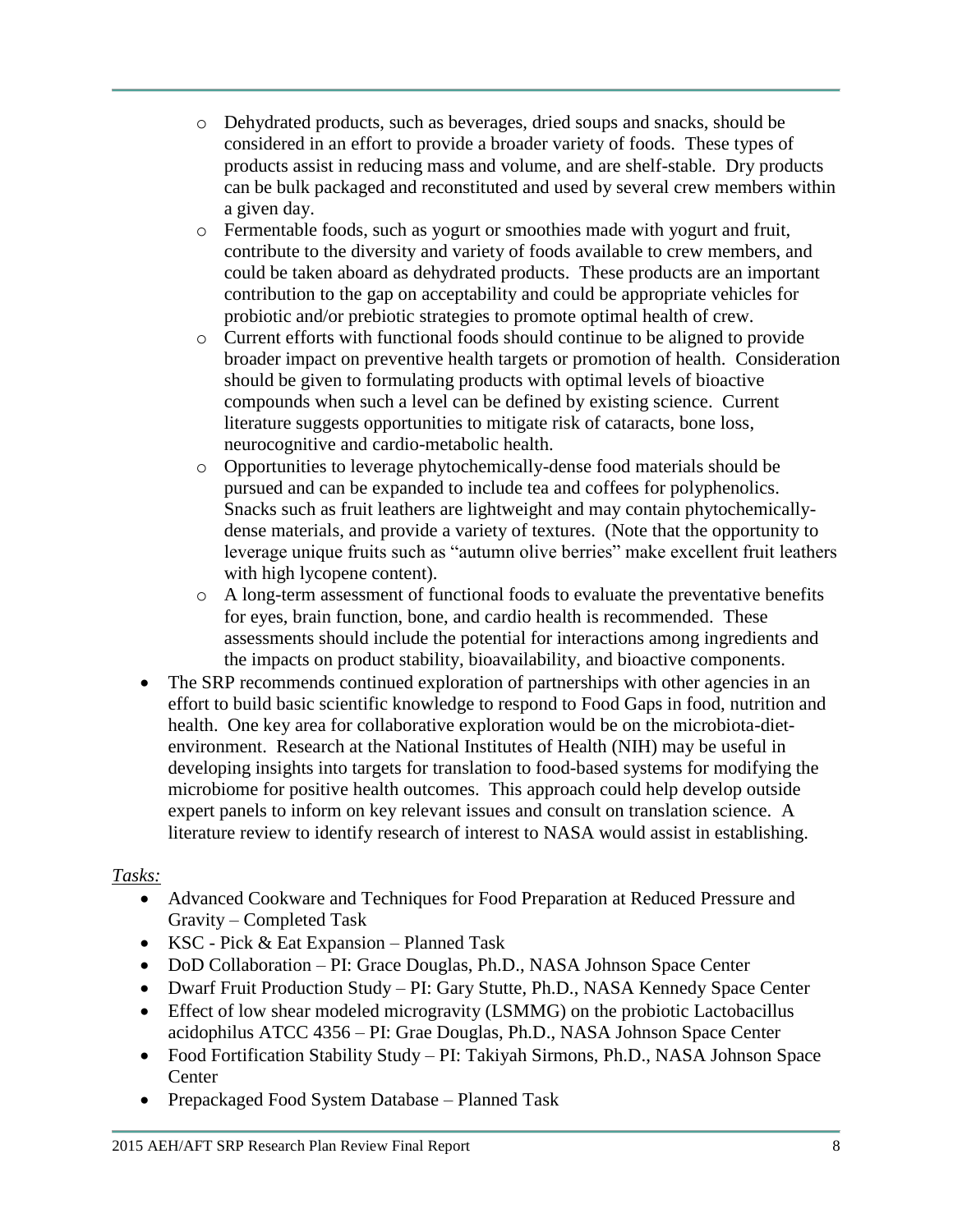- Functional Foods Baseline and Requirements Analysis PI: Maya Cooper, NASA Johnson Space Center
- Pick-and-Eat Salad-Crop Productivity, Nutritional Value, and Acceptability to Supplement the ISS Food System – PI: Gioia Massa, Ph.D., NASA Kennedy Space **Center**
- Integration of Product, Package, Process, and Environment: A Food System Optimization – Completed Task
- Meal Replacement Mass Reduction and Integration Acceptability Study PI: Takiyah Sirmons, Ph.D., NASA Johnson Space Center
- Non-Thermal Sanitation By Atmospheric Pressure Plasma Completed Task
- Packaging Configuration Planned Task
- Pick and Eat System Integration Planned Task
- Pick and Eat Crop Selection Study Completed Task
- Pick and Eat Salad Crop Testing PI: Ray Wheeler, Ph.D., NASA Kennedy Space **Center**
- Stabilized Foods for Use in Extended Spaceflight: Preservation of Shelf-Life, Nutrient Content and Acceptability – PI: Ann Barrett, Ph.D., U.S. Army Natick Soldier Systems **Center**
- Surface Food System Surface Crop Expansion Beyond Pick and Eat Mission Validation – Planned Task
- Surface Food System Processing and Preparation Mission Validation Planned Task
- Surface Food System Surface Crop Expansion Beyond Pick and Eat Planned Task
- Surface Food System Ingredient Functionality/Formulation Planned Task
- Surface Food System Processing and Preparation Planned Task
- A Multipurpose Fruit and Vegetable Processing System for Advanced Life Support Completed Task
- Bulk Overwrap Packaging Completed Task
- Comparative Packaging Study Completed Task
- Development of a Multipurpose Extruder/Press Food Processing System Completed Task
- Development of Spaceflight Foods with High Microbial Concentrations Completed Task
- Dual Use Packaging Completed Task
- Effect of Space Radiation on the Nutrition and Quality of the Food Completed Task
- ElastiGlass Barrier Film and Food Processing Techniques for the 3 to 5 Year Shelf-Stable Food Package – Completed Task
- Flexible High-Barrier Polymers for Food Packaging Completed Task
- Food Processing vs. Packaged Food System Trade Study Completed Task
- Packaged Food Mass Reduction Trade Study Completed Task
- Packaged Food Mass Reduction Technology Development Completed Task
- Reheating and Sterilization Technology for Food, Waste and Water Completed Task
- Suited Contingency Ops Food PI: Patricia Catauro, NASA Johnson Space Center
- Suited Contingency Ops Food  $2$  Completed Task
- Thermostabilized Food Study Completed Task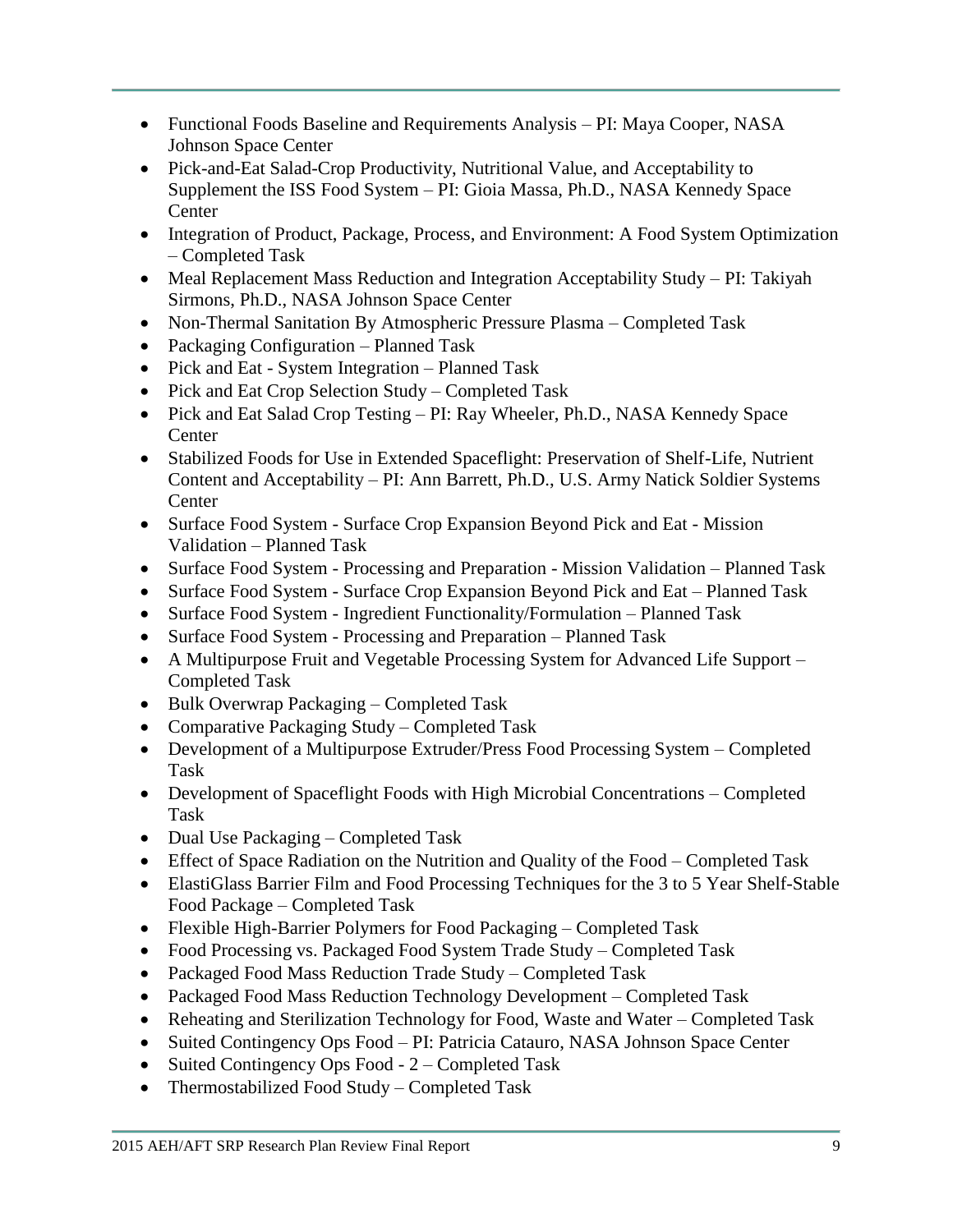- Total System Approach Completed Task
- Delivery of Probiotics in the Space Food System Completed Task
- Integrated Nutrition: Development and Provision of Functional Foods to Mitigate Bone Loss on ISS Missions – PI: Scott Smith, Ph.D., NASA Johnson Space Center
- Automated Bulk Processing Planned Task
- Hurdle Approach: Formulation, Processing, and Storage Scoping Planned Task
- Hurdle Approach: Formulation, Processing, and Storage Planned Task
- Mass Reduction Food System Reformulation Planned Task
- Bioregenerative Food System Database Planned Task
- High-Protein And Polyphenol Bar Formulations: Utilizing Whey Protein-Polyphenol Ingredients – Planned Task
- The Integrated Impact of Diet on Human Immune Response, the Gut Microbiota, and Nutritional Status During Adaptation to Spaceflight – PI: Grace Douglas, Ph.D., NASA Johnson Space Center

### **Food-04: We need to identify tools or methods that can be used or developed to help mission planners and vehicle developers determine the most effective combination of methods, technologies, and requirements to balance crew food system needs with vehicle resources.**

- The SRP finds that this Gap is relevant.
- The SRP is very pleased with the initial feasibility assessment for cold storage of foods for the Mars mission. Cold storage for both refrigerated and frozen foods can contribute significantly to diversity of food products available to crew members, and the gaps associated with acceptability of foods. In addition, these products would contribute to the overall emphasis on food quality. Frozen foods provide the potential for extended shelflife (3-5 years) of many products with water activities of 0.85 or greater.
- Since the "acceptability" of food is a high priority for crew members, storage at  $0^0C$  or lower can contribute to this goal and provide retention of nutrients that degrade more rapidly at ambient temperatures. Based on previous research, acceptable shelf life of up to three years can be achieved with frozen food products. If 50 percent of the foods could be preserved using low temperature storage, the diversity of high quality and safe foods for crew members would be increased significantly.
- The use of "natural" refrigeration to maintain low temperatures for storage of frozen foods provides an array of product opportunities to the food researchers. When considering this option for storage of food products, several factors must be recognized and require investigation:
	- o Food products to be transported on a space mission should be quick frozen in advance of transport to ensure that the optimum controlled freezing processes are provided for quality retention.
	- o Reformulation of products, including freeze-thaw stable starches or resistant starches, to ensure maximum quality retention should be considered.
	- o Unique packaging studies may be required to ensure that the appropriate packaging materials are used for storage of food products at the very low temperatures of space ( $\langle 0.80^{\circ}$ C). Polymers including polyethylene, nylons, and nano-polymers should retain flexibility and properties at these low temperatures.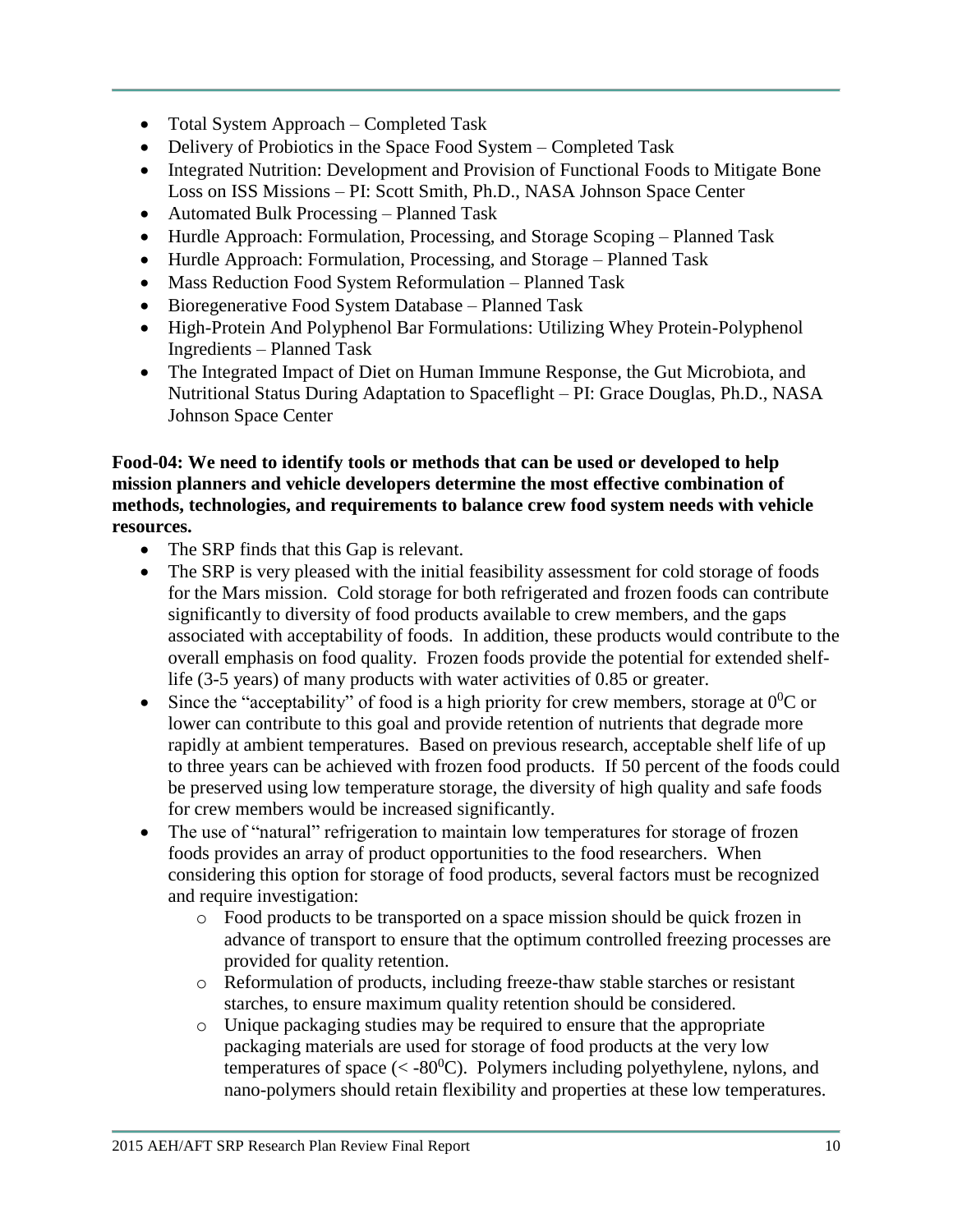- o After a literature review and a review of commercial stabilizing ingredients for freeze/thaw, a limited number of shelf-life investigations may be needed to ensure that storage temperatures below -40 $^{\circ}$ C do not have unanticipated negative impacts on food quality attributes.
- o Current investigations on nutrient stability, quality retention and acceptability should be expanded to include storage temperatures over a range of temperature as low as  $-80^0C$ .
- o The study on factors contributing to food acceptability (Z. Vickers, University of Minnesota) should be activated to evaluate the acceptability of frozen foods that have been stored at temperatures as low as  $-80^0C$ .

### *Tasks:*

- Trade Space Lit Review Planned Task
- Trade Space Develop Planned Task
- Trade Methodology Recommendations Planned Task

# **IV. Discussion on the strengths and weaknesses of the IRP and identify remedies for the weaknesses, including answering these questions:**

- A. Are the Risks addressed in a comprehensive manner?
	- The SRP finds that the Risks are addressed in a comprehensive manner and that both the MicroHost and Food disciplines are doing a good job at trying to alleviate the Risks. Host- and vehicle-associated microbial community assessments should take advantage of rapid advances in molecular methods, including DNA sequencing and mass spectroscopy.
- B. Are there areas of integration across HRP disciplines that are not addressed that would better address the MicroHost and Food Risks?
	- Although the MicroHost group discussed integrations with the immune discipline, the SRP thinks additional interactions and discussions should occur.

# **V. Evaluation of the progress on the MicroHost and Food Risks Research Plans since the 2014 SRP meeting**

- The SRP is very impressed with the progress made in the IRP to both the MicroHost and Food Risks since the 2014 SRP meeting.
- The SRP finds that there has been very positive progress on Research Gaps Food-01 and Food-02. The stability of nutrients in the food supply for long-term space travel is evident, and the potential for production of fresh products is becoming more feasible.
- The challenges associated with acceptability and variety of foods during long-term space travel needs continued investigation, and the SRP has provided a series of recommendations for consideration. The opportunity to incorporate space for frozen and refrigerated foods creates the potential for an expanded array of products for the crew members. Demonstrating the stability of these foods should be given a high priority by the Food research team.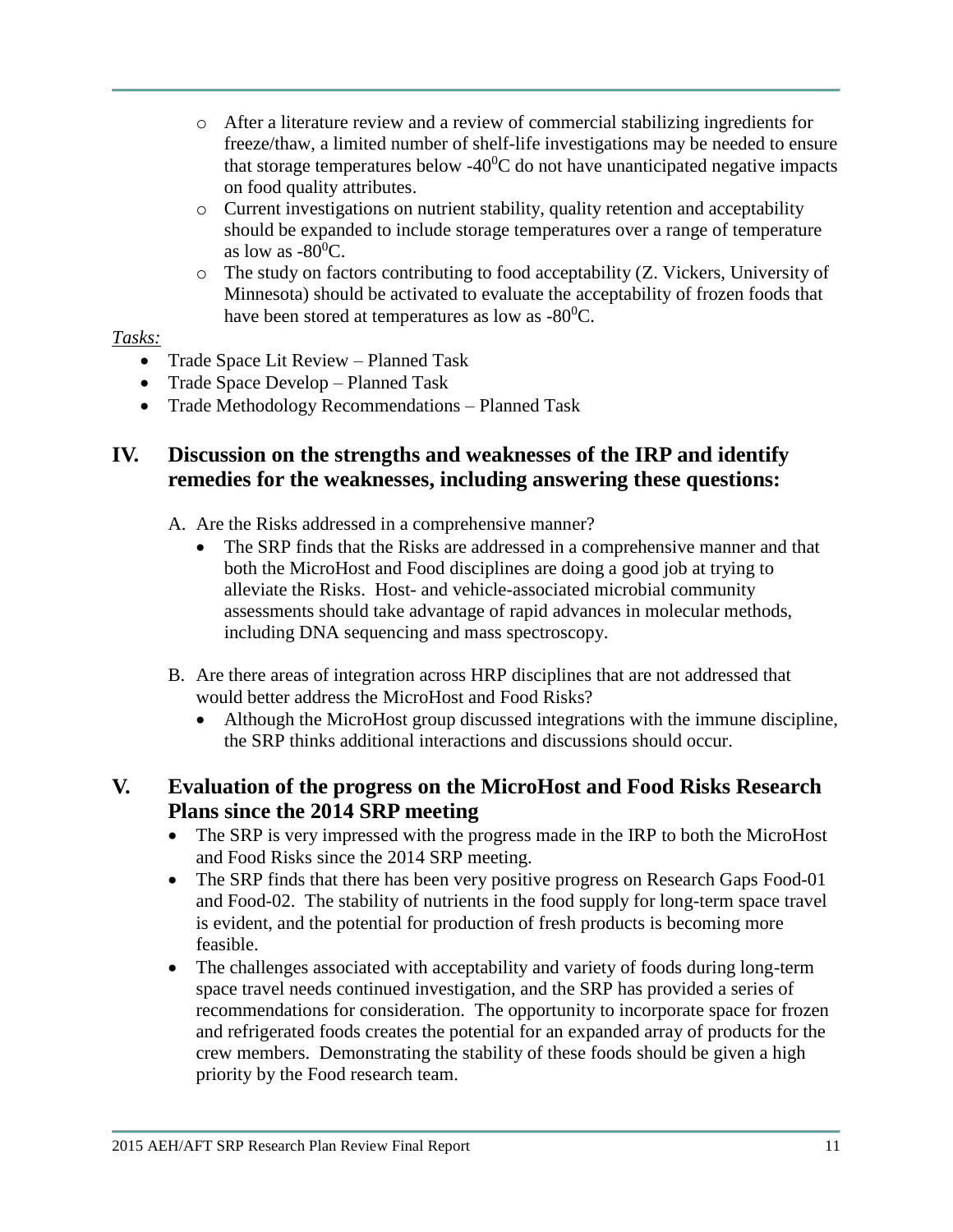# **VI. 2015 AEH/AFT SRP Research Plan Review: Statement of Task for the Risk of Adverse Health Effects Due to Host-Microorganism Interactions (MicroHost Risk) and the Risk of Performance Decrement and Crew Illness Due to an Inadequate Food System (Food Risk)**

The 2015 Advanced Environmental Health/Advanced Food Technology (AEH/AFT) Standing Review Panel (SRP) is chartered by the Human Research Program (HRP) Chief Scientist. The purpose of the SRP is to review the Risk of Adverse Health Effects Due to Host-Microorganism Interactions (MicroHost Risk) and the Risk of Performance Decrement and Crew Illness Due to an Inadequate Food System (Food Risk) sections of the current version of the HRP's Integrated Research Plan (IRP) which is located on the Human Research Roadmap (HRR) website [\(http://humanresearchroadmap.nasa.gov/\)](http://humanresearchroadmap.nasa.gov/). Your report, addressing each of the questions in the charge below and any addendum questions, will be provided to the HRP Chief Scientist and will also be made available on the HRR website.

### **The 2015 AEH/AFT SRP is charged (to the fullest extent practicable) to:**

- 1. Based on the information provided in the current version of the HRP's IRP, evaluate the ability of the IRP to satisfactorily make progress in mitigating the Risk by answering the following questions:
	- A. Have the proper Gaps been identified to mitigate the Risk?
	- i) Are all the Gaps relevant?
	- ii) Are any Gaps missing?
	- B. Have the gap targets for closure been stated in such a way that they are measureable and closeable?
	- i) Is the research strategy appropriate to close the Gaps?
	- C. Have the proper Tasks been identified to fill the Gaps?
	- i) Are the Tasks relevant?
	- ii) Are there any additional research areas or approaches that should be considered?
	- iii) If a Task is completed, please comment on whether the findings contribute to addressing or closing the Gap.
	- D. If a Gap has been closed, does the rationale for Gap closure provide the appropriate evidence to support the closure?
- 2. Identify the strengths and weaknesses of the IRP, *and* identify remedies for the weaknesses, including, but not limited to, answering these questions:
	- A. Is the Risk addressed in a comprehensive manner?
	- B. Are there areas of integration across HRP disciplines that are not addressed that would better address the Risk?
	- C. Other
- 3. Based on the updates provided by the Element, please evaluate the progress in the research plan since the last SRP meeting.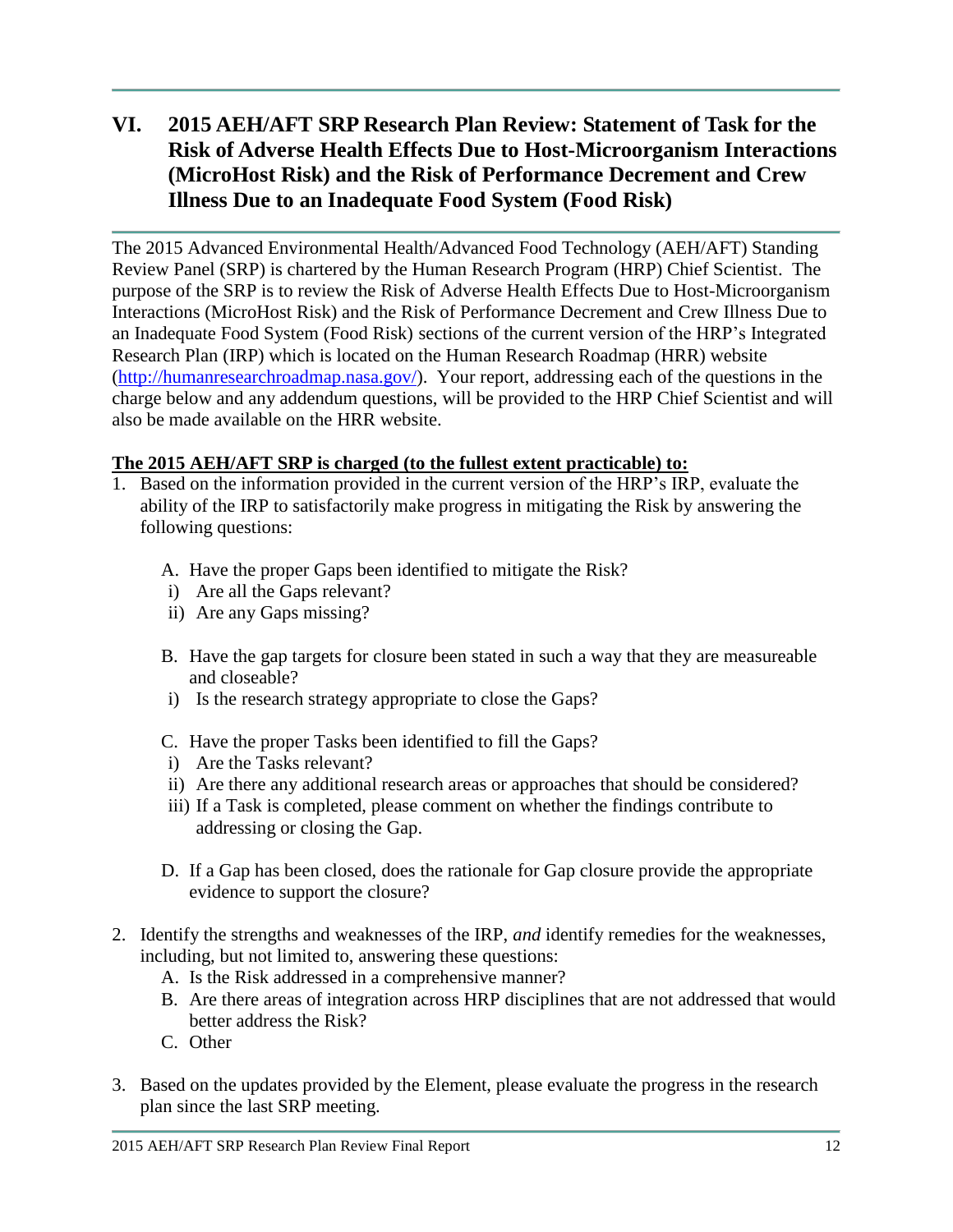4. Please comment on any important issues that are not covered in #1, #2, or #3 above, that the SRP would like to bring to the attention of the HRP Chief Scientist and/or the Element.

#### **Additional Information Regarding This Review:**

- 1. Expect to receive review materials at least four weeks prior to the meeting.
- 2. Attend a meeting in Houston, TX on December 14 15, 2015.
	- A. Discuss the 2015 AEH/AFT SRP Statement of Task and address questions about the SRP process.
	- B. Receive presentations from the HRP Chief Scientist (or his designee), the Space Human Factors and Habitability (SHFH) Element, and participate in a question and answer session, and briefing.
- 3. Prepare a draft final report (approximately one month after the meeting) that contains a detailed evaluation of the current IRP specifically addressing items #1, #2, and #3 of the SRP charge. The draft final report will be sent to the HRP Chief Scientist and he will forward it to the appropriate Element for their review. The SHFH Element and the HRP Chief Scientist will review the draft final report and identify any misunderstandings or errors of fact and then provide official feedback to the SRP within two weeks of receipt of the draft report. If any misunderstandings or errors of fact are identified, the SRP will be requested to address them and finalize the 2015 SRP Final Report as quickly as possible. The 2015 SRP Final Report will be submitted to the HRP Chief Scientist and copies will be provided to the SHFH Element and also made available to the other HRP Elements. The 2015 SRP Final Report will be made available on the HRR website [\(http://humanresearchroadmap.nasa.gov/\)](http://humanresearchroadmap.nasa.gov/).